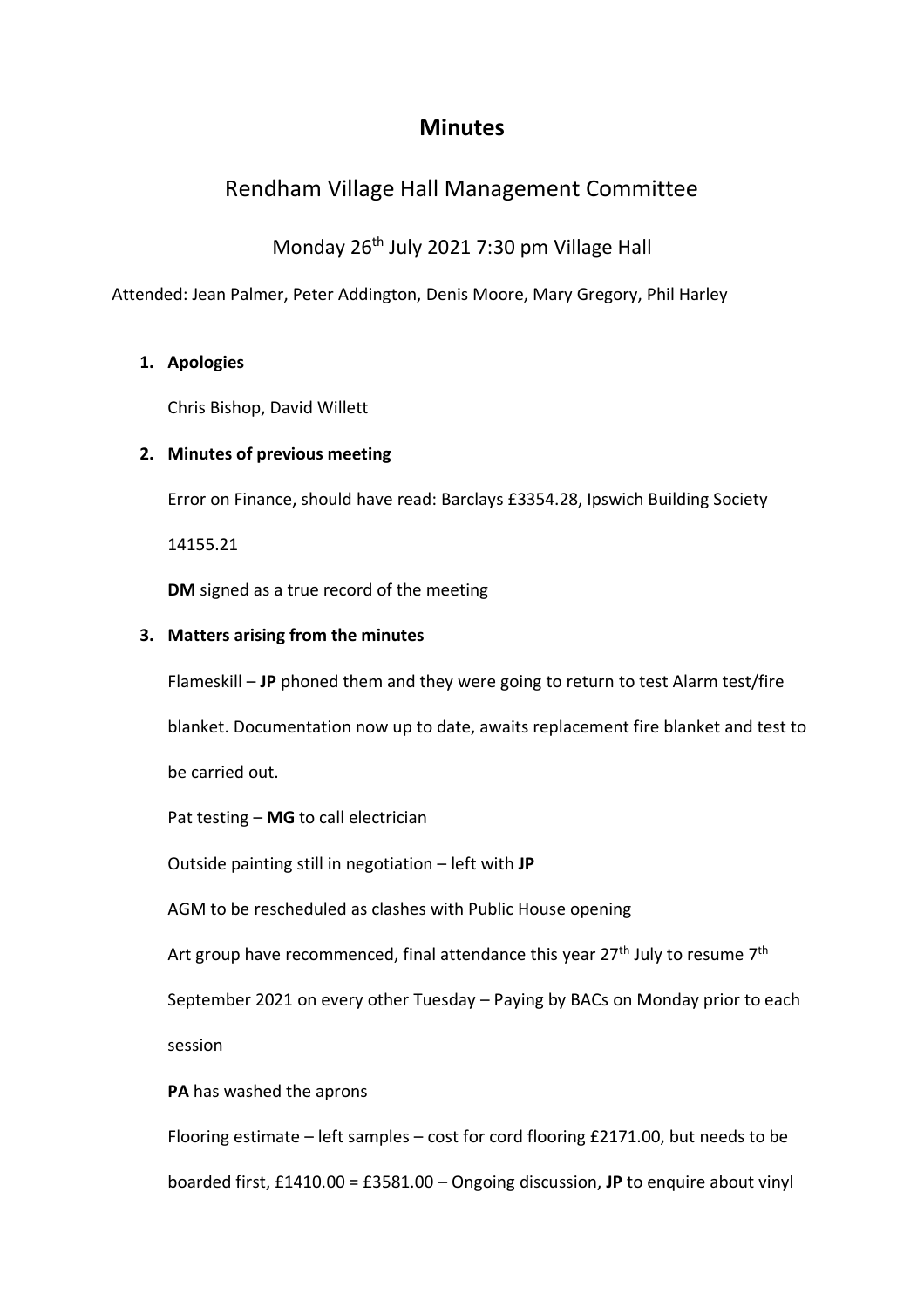#### **4. Financial update**

Cash £10, £14155.21 – Ipswich building Society, £3576.81 – Barclays

#### **5. Operating Schedule**

Charity commission update in August – **MG**

#### **6. Building improvements and Maintenance**

Painting and decoration still be negotiated

Flooring still be negotiated

Upgrade of heating – new flooring and the roof insulation should make a difference.

Still have portable heating. Rethink about the wall heaters after the coming winter.

#### **7. Church Clock**

See Appendix 1 attached

#### **8. Covid 19 update**

New Covid advice signage approved and to be put up in the hall – Appendix 2

Updated hirer's agreement, to be put on the Village website

#### **9. Any other business**

Restricted availability of Furniture in the hall to remain as it is (Covid good practice)

#### **10. Date of next meeting**

11<sup>th</sup> October 2021 7:30 pm

AGM now to be held on  $11<sup>th</sup>$  October 7:00 pm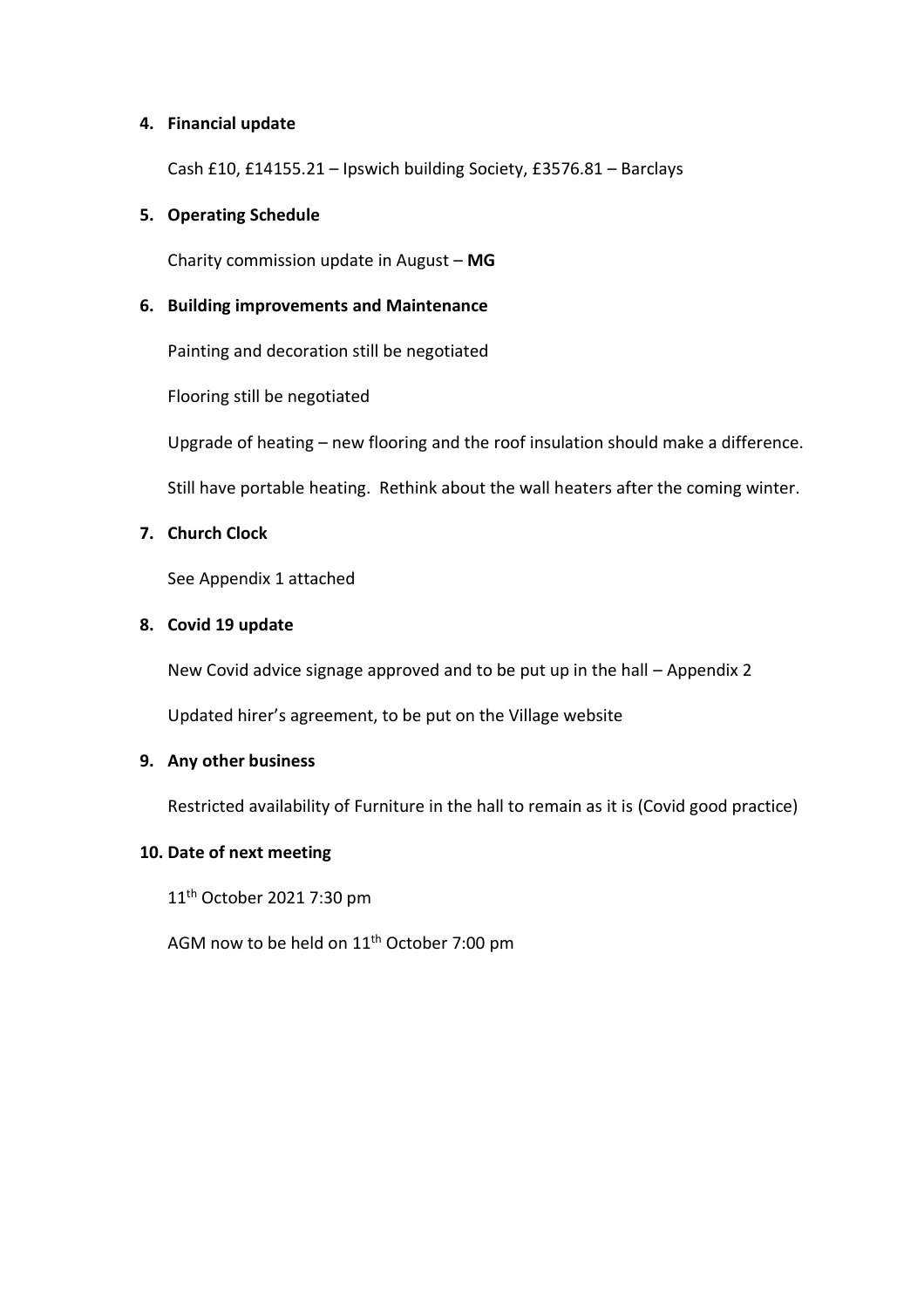Agenda item 7 from RVHMC meeting 26<sup>th</sup> July 2021.

The committee had been aware of the repairs needed to the chimes of the church clock adjacent to the village hall. It was acknowledged that such repairs are outside the remit of the RVHMC. However, it was also recognised that during the pandemic there had been no annual fete with its fundraising opportunity to support community finances.

The committee were aware that a temporary Rendham resident has been gifting to the Rendham Village Hall funds a sum of money on a monthly basis since March 2020. The intention for this regular gift is for it to be used for the benefit of the Rendham community. Contact has been made with the benefactor and he has since expressed desire that his contributions be directed towards the clock repairs.

Accordingly, the committee discussed the propriety of diverting funds towards a matter outside the confines for which RVH has charitable status.

The committee decided that the suitable way forward would be to return a portion of the gifted amount back to the donor equal to the sum needed to carry out the clock repair. In this way, the clock repair is financed, the donor's expressed wish is addressed and the charitable status of Rendham Village Hall is not contravened.